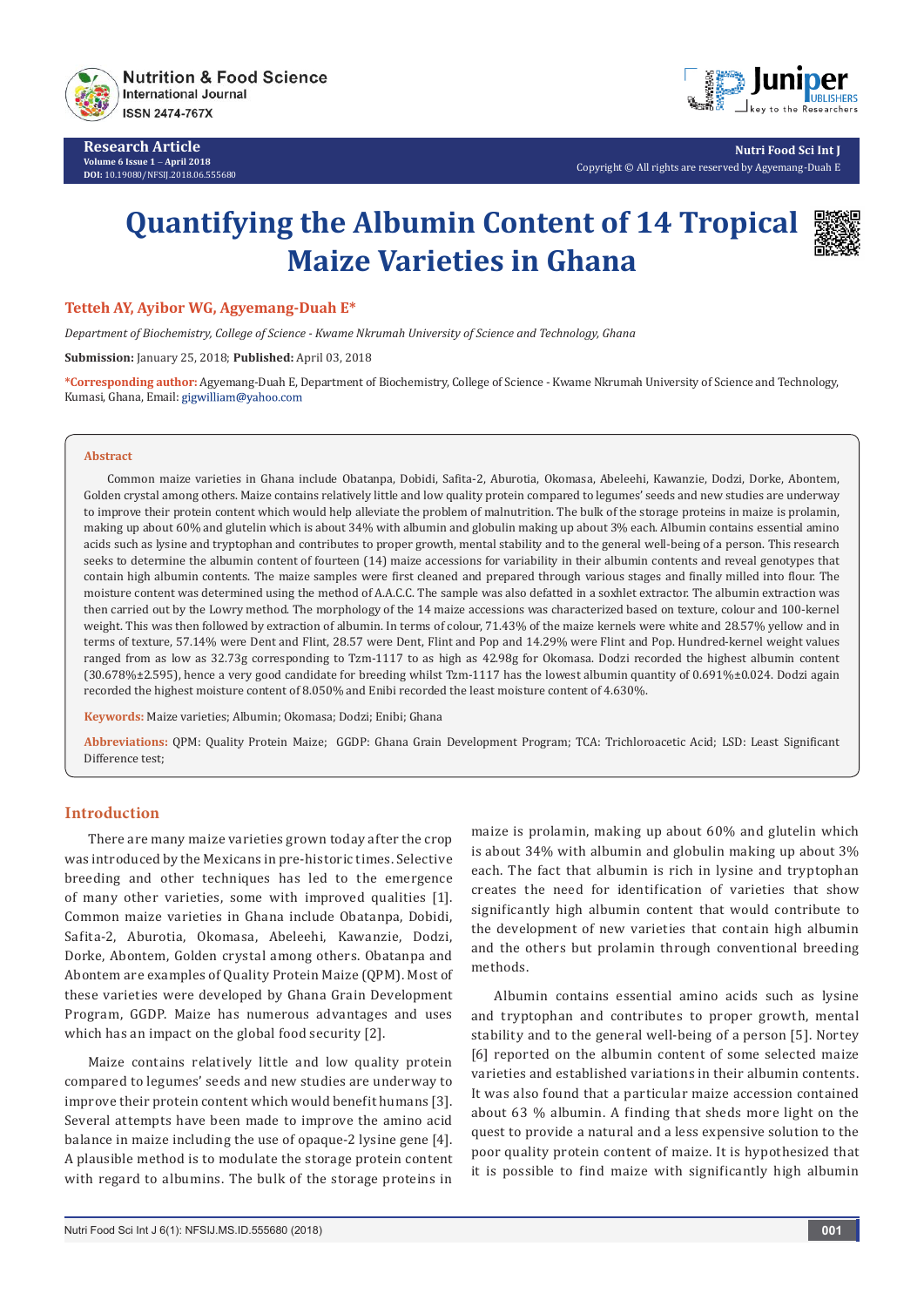content but information on the storage protein content of maize is scanty and information on storage protein content of the entire maize collection would reveal candidate genotypes for hybridization aimed at improvement in protein quality. These research works is therefore aimed at screening fourteen selected maize varieties for variability and identify those that give higher albumin content.

## **Materials and Methodology**

Fourteen tropical maize accessions comprising landraces aquired from the Maize Germplasm Collection of IITA, Ibadan, and cultivars developed by the Crops Research Institute of the Council for Scientific and Industrial Research, Fumesua, Ghana, were used. Kernel traits including color and, texture were determined by visual inspection. One-hundred kernel mass, a measure of the compactness of kernel with respect to starch, protein and other macro components was measured on an electronic balance (OHAUS AS260D, New Jersey). Kernels were then milled and sieved to maximum particle sizes of 0.5mm.

Samples were defatted in a Soxhlet extractor using hexane for 16 hours. Moisture content of maize flour was determined following the method of A.A.C.C. No.16-44 7 [7] with 5g of the maize sample. Total water-soluble nitrogen-containing substances were first extracted by stirring 20g of defatted flour with 200ml of distilled water at 4 °C for 90min. The mixture was centrifuged at 6000 rpm (Mikro 220R centrifuge, Germany) for 30 min at 4 °C. This operation was repeated with the same meal residue this time using 150ml of water. All the supernatants were bulked (200ml + 150ml = 350ml total). The nitrogen content of the extract was determined by the Lowry method [8]. The Lowry method combines the biuret reagent with another reagent (the Folin-Ciocalteau phenol reagent) which reacts with tyrosine and tryptophan residues in proteins. This gives a bluish color which can be read between 500 - 750nm depending on the sensitivity required. This method is more sensitive to low concentrations of proteins than the biuret method [9].

Albumin content in maize was determined by sequential isolation. The non-protein nitrogen-containing substances were separated from the total nitrogen-containing substances by precipitation of the water extract with Trichloroacetic acid (TCA) to a final concentration of  $10\%$  (w/v) [10]. In this method, 5g of TCA was added to 50ml of the water extract and mixed thoroughly by stirring for 5 min. The mixture is kept overnight at 4 °C and centrifuged at 6000rpm (MSE Mistral 3000E, UK) for 30mins at 4 °C. The supernatant was harvested and analyzed for total nitrogen by the Lowry method. In this method, 1mL of the supernatant was pipetted into a clean test tube and 1ml ml of Reagent I added and incubated for 20 minutes at room temperature. After incubation, 0.5ml of reagent II was added and again incubated for 30 minutes. The absorbance was then measured with a UV- VIS spectrophotometer at 750nm using 1mL water as a blank and the concentration deduced from the standard plot. The nitrogen measured in the supernatant is considered as non-albumin nitrogen-containing substances and the difference from the total nitrogen content of the water extract is considered as albumin material.

Means, standard deviations, standard errors and coefficient of variation were computed on triplicate measurements. Analysis of variance was computed and differences in means were located by the Least Significant Difference test (LSD). Pearson correlation was calculated. All computations were carried out using the Statistical Analysis System, SAS version 9.3.1 (SAS Institute, Cary, NC).

# **Results**

Physical characteristics studies and chemical analysis were carried out on fourteen tropical maize varieties and accessions. The physical parameters studied included kernel color, kernel texture and hundred- kernel weight (Table 1). The moisture content and the albumin content were also evaluated. The means and variation in the hundred- kernel weight, moisture content, and the albumin contents are shown in Table 1.

| Sample       | Colour | <b>Kernel texture</b> | HKWT(g)                          | Moisture (%)          | Albumin $(\%)$                |
|--------------|--------|-----------------------|----------------------------------|-----------------------|-------------------------------|
| Enibi        | White  | Flint/Dent            | $33.915$ <sup>f</sup> ± 0.247    | $4.630^{i}$           | $7.839d \pm 1.143$            |
| Etubi        | White  | Flint/Dent/Pop        | $35.205e^{f} \pm 0.148$          | $6.720g$ <sup>f</sup> | $18.673$ <sup>c</sup> ± 1.073 |
| Tzm -1144    | White  | Flint/Dent/Pop        | $38.770$ bcd ± 0.155             | $7.000$ def           | $9.313^{d} \pm 1.581$         |
| $Tzm - 1150$ | Yellow | Dent/Flint            | $40.155$ <sup>abcd</sup> ± 1.647 | 7.290 <sup>cd</sup>   | $7.240d \pm 0.626$            |
| Obatanpa     | White  | Flint/Dent/Pop        | $40.910$ <sup>abc</sup> ± 0.085  | 5.120 <sup>h</sup>    | $27.596^{ab} \pm 1.564$       |
| Okomasa      | White  | Flint/Dent            | $42.975^{\circ} \pm 0.530$       | 7.280 <sup>cd</sup>   | $15.879^{\circ}$ ± 4.377      |
| Dodzi        | White  | Flint/Dent            | $41.175a^{b} \pm 3.840$          | 8.050 <sup>a</sup>    | $30.678^{\circ} \pm 2.595$    |
| Aburohemaa   | White  | Flint                 | $35.205d^e \pm 1.181$            | 5.310 <sup>h</sup>    | $0.966$ <sup>e</sup> ± 1.083  |
| Abontem      | Yellow | Flint/Pop             | $33.535f \pm 1.619$              | $6.690$ <sup>ef</sup> | $25.580^{\circ} \pm 1.188$    |
| Omankwa      | White  | Flint/Dent            | $40.400$ <sup>abc</sup> ± 0.396  | $7.570^{bc}$          | $23.343^b \pm 2.449$          |

**Table 1:** The morphology and means of Albumin content, Moisture and the Hundred- kernel weight (HKWT) of fourteen maize accessions.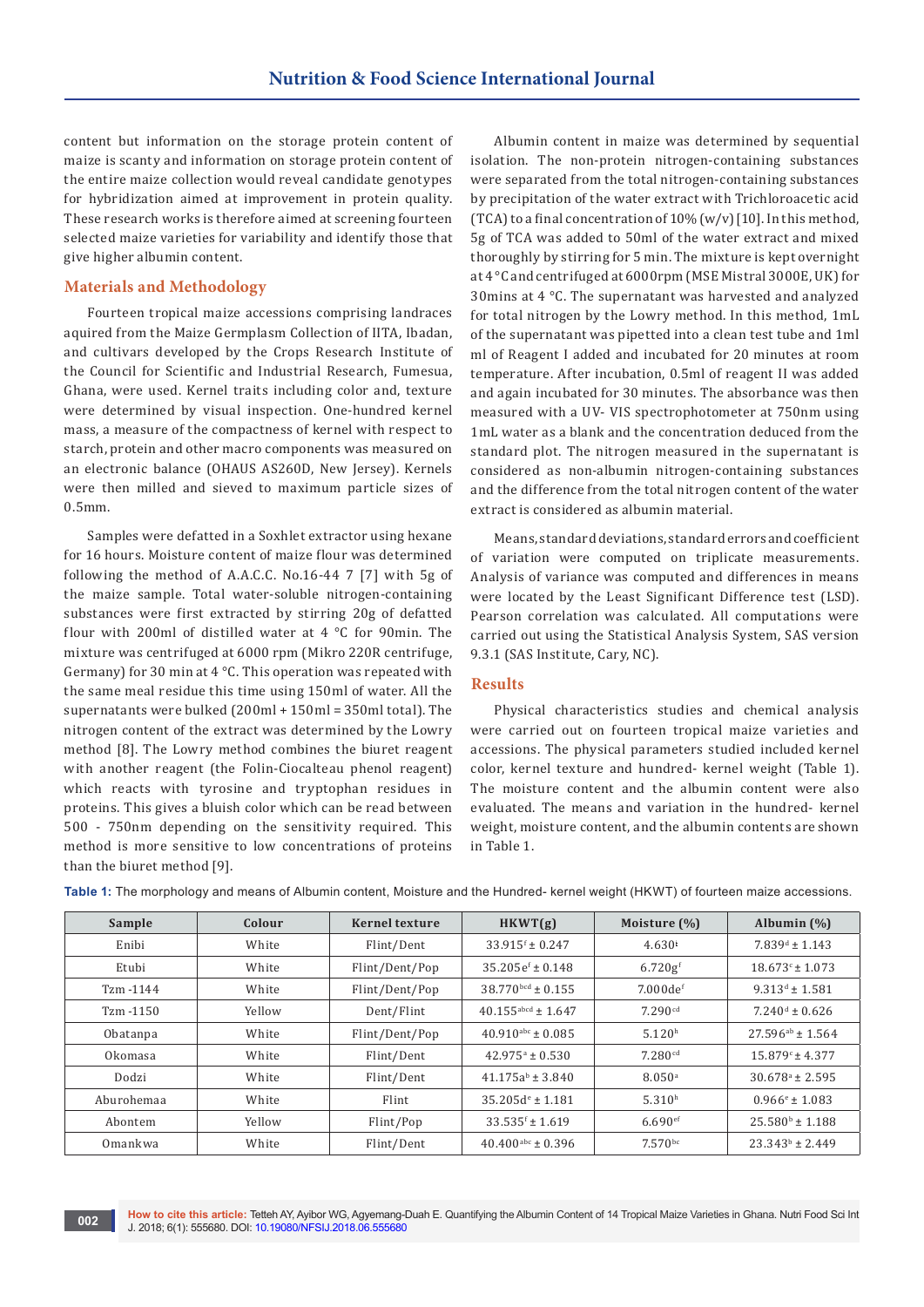| Tzm-1117 | Yellow | Flint/Dent/Pop   | $32.730^{\rm f} \pm 0.877$      | 7.710 <sup>b</sup>    | $0.691^{\circ} \pm 0.024$    |
|----------|--------|------------------|---------------------------------|-----------------------|------------------------------|
| Kwadaso  | White  | Flint/Dent       | $37.445$ <sup>de</sup> ± 1.266  | $6.550$ <sup>g</sup>  | $7.482^{\text{d}} \pm 0.270$ |
| Dorke    | White  | Dent/Flint/Flour | $42.440^{\circ} \pm 0.933$      | $7.070$ <sup>de</sup> | $23.580^b \pm 4.341$         |
| Tzm-1122 | Yellow | Flint/Pop        | $38.110$ <sup>cde</sup> ± 0.862 | 7.630 <sup>b</sup>    | $6.574^{\text{d}} \pm 1.243$ |

Alpha = 0.05, LSD=2.929, 0.2955 and 4.5404 for HKWT, Moisture and Albumin respectively. Means with the same alphabets are not significantly different at 0.05 level.

Statistical analysis to compare the means and variations in the albumin content, the moisture content and the Hundredkernel weight for the 14 different accessions was done and the results are shown in Table 2.

**Table 2:** The Means and overall variation in hundred-kernel weight, moisture and albumin contents.

|             | Mean   | <b>SD</b> | Min    | Max    | C <sub>V</sub><br>(%) | <b>SE</b> |
|-------------|--------|-----------|--------|--------|-----------------------|-----------|
| <b>HKWT</b> | 38.069 | 3.521     | 32.11  | 43.9   | 9.248                 | 0.665     |
| Moisture    | 6.7778 | 1.0266    | 4.54   | 8.06   | 15.146                | 0.194     |
| Albumin     | 0.0884 | 0.0798    | 0.0006 | 0.3135 | 90.317                | 1.908     |

 The Pearson correlation analysis, which revealed the relationship between the albumin contents of the 14 varieties and their moisture contents as well as their Hundred-kernel weight and also shows how the albumin content varies with these two parameters is summarized in Table 3.

**Table 3:** Pearson's Correlation Coefficient, r, of albumin with HKWT and moisture.

|          | <b>Moisture</b> | Albumin      |
|----------|-----------------|--------------|
| HKWT     | 0.277(0.153)    | 0.437(0.020) |
| Moisture |                 | 0.163(0.407) |

 Pictorial representation of the variations established in the primary parameter; the albumin content of the 14 different accessions as described in Table 1 is shown in Figure 1.



### **Discussion**

There were variations in HKWT, moisture and albumin contents. Significant differences in HKWT, moisture and albumin were recorded among the varieties. Values of the coefficient of variation (Table 2) demonstrate low but significant diversity for HKWT (9.248%), significant variations in moisture (15.146%) but a high diversity for albumin (90.317%) for all the accessions analyzed.

Visual inspection of kernels of the 14 accessions established that four were yellow, corresponding to; Tzm-1122, Tzm-1150, Tzm-1117 and Abontem. The other ten were all white. Based

on morphology, six out of the fourteen kernels were of the flint and dent type, corresponding to; Enibi, Tzm-1150, Omankwa, Okomasa, Dodzi and Kwadaso Local. Four out of the fourteen kernels had mixed textures (flint, dent and pop), namely; Etubi, Tzm-1144, Obatanpa and Tzm-1117. Only one of them, Aburohemaa had a single texture, which was flint. Abontem and Tzm-1122 were flint and pop. Dorke had a denty, flinty and floury texture. Kernel colour and texture is not known to affect the chemical composition of maize but can affect storage properties and processing. Floury kernel for example is expected to pose fewer problems during processing than the others but more prone to insect damage in storage than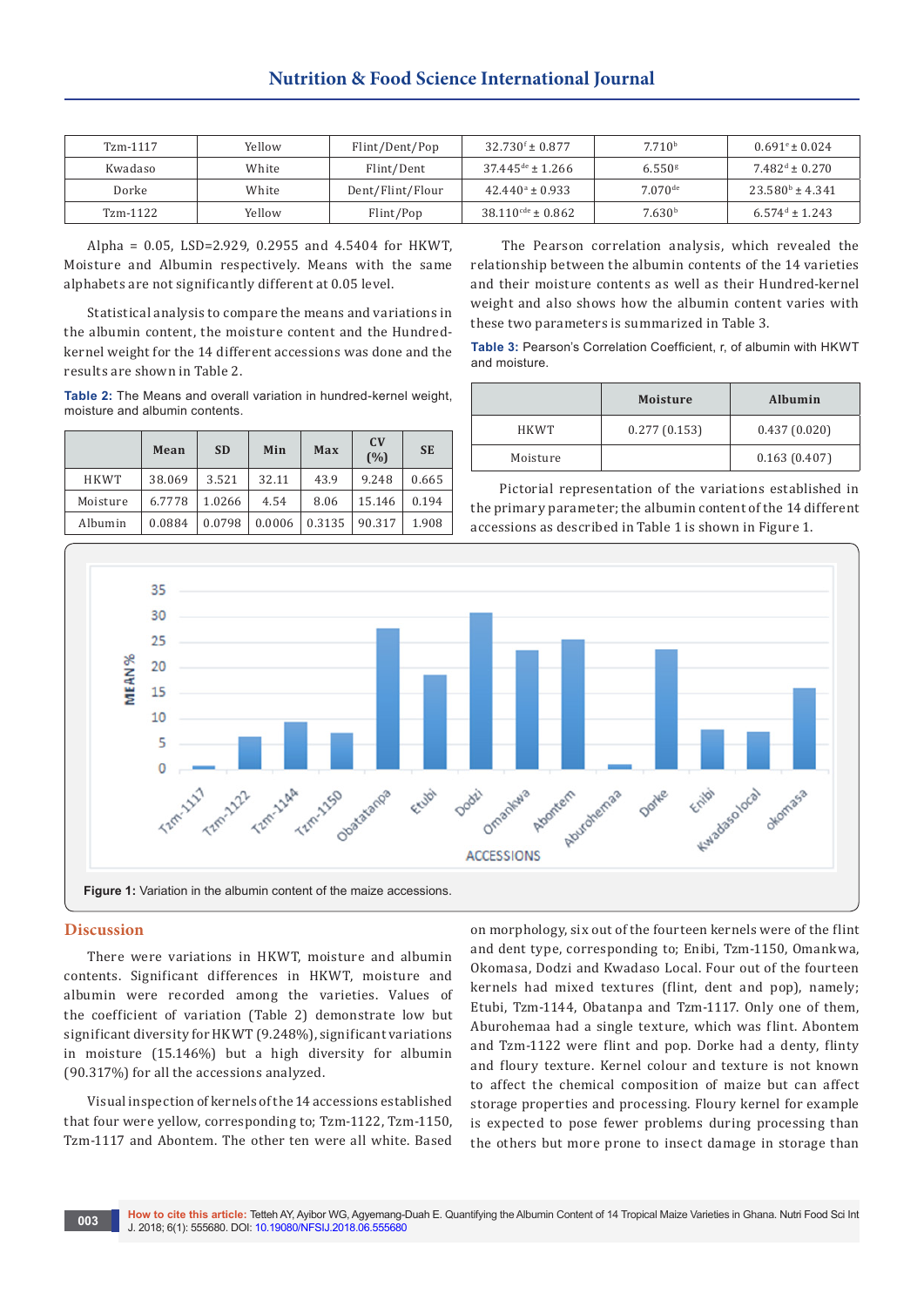flint type which exhibits less risk of spoilage in shipping and storage maize since hard kernel absorbs less moisture. Also the flint kernel maize is more resistant to fungi and insect damage when compared with the dent maize. It can grow easily to higher latitudes than other forms of maize. This maize can be found in different colours, such as white yellow, red-blue, etc.

The value of the coefficient of variation established low diversity for HKWT (9.248%). One-hundred kernel weights is a measure of the compactness of kernel with respect to starch, protein and other macro components of the seed and is an essential determinant of the nutritional value and as such the economic value of the maize. It should not be expected that all the maize varieties would have similar hundred- kernel weight, due to different climatic conditions and genetic variability among the different accessions. The CV value obtained showed low but significant variations in the Hundred- kernel weight among the accessions. The mean values ranged from as low as 32.730±0.877, corresponding to Tzm-1117 to a highest value of 42.975±0.530, for Okomasa. It can then be deduced that Okomasa is predicted to be the most nutritious of all the maize accessions hence would be given more preference whilst Tzm-1117 is otherwise.

From Table 2, the moisture content of maize accessions ranged from as low as 4.630% to 8.050% corresponding to Enibi and Dodzi respectively. The coefficient of variation established that there was a low but significant variation in the moisture content of the fourteen accessions. Aisha & El-Tinay [11] found the moisture content of 12 corn genotypes within the range of 4.3 to 6.7%. Studies conducted by Tetteh et al. [12] on tropical Zea mays accessions and cultivars in Ghana also recorded moisture content of  $5.5 \pm 0.03$  to  $6.7 \pm 0.0\%$ . Comparison of the results of these independent studies shows some similarity and consistency in the moisture contents of different maize varieties and accessions. It should however be noted that, in contrast to these results, Dorsey-Redding et al. [13] reported high moisture contents of ten maize hybrids within the range of 8.43 to 22.77%. Climate and drying times can affect the moisture content of cereals and as such maize but it is not generally expected that maize should have very high moisture content, especially, the landraces.

The albumin content of the maize accessions analyzed showed significantly high variations as shown in Table 1 & Figure 1. The values ranged from as low as 0.691±0.024 to 30.678±2.595 corresponding to Tzm-1117 and Dodzi respectively. Usually, it is not expected that maize would have very high albumin content such as seen in Table 1 of some of the accessions although climatic conditions and difference in ecology can have a significant impact on the chemical and nutritional composition of crops. Variation in planting times and nutrient availability could also account for the wide variation witnessed in the albumin contents. The variation coefficient of more than 90% obtained could also be due to errors in the procedure employed. The fact however remains

that variation in albumin exist among the different accessions studied and this seems to provide hope for more analysis on the albumin content of different varieties and accessions as this would pave the way for breeding high quality protein maize with improved content of lysine and tryptophan. Based on these results, Etubi, Obatanpa, Dodzi, Omankwa, Dorke and Abontem can further be analyzed to ascertain their albumin levels since they all recorded significantly high albumin content, thus meets the objective of this research.

According to Hansel et al. [14] increase in albumin, globulin and the glutelin contents is a positive indicator of reduced prolamin content. Thus cross- breeding methods involving high albumin maize and low prolamin maize is a cheap alternative to other expensive and usually destructive methods employed to correct the amino acid imbalance anomaly in maize.

Correlation analyses between albumin, moisture and 100-kernel weight were performed as shown in Table 3. Positive but insignificant correlations were observed between albumin content and hundred-kernel weight (0.437) and moisture content (0.163), suggestive that, albumin content increases with increasing 100-kernel weight and moisture content and vice versa. The correlation studies established that, about 19% of the variations in albumin content of the fourteen accessions can be accounted for by the HKWT.

## **Conclusion**

Analysis of fourteen maize accessions established wide variation in the albumin content. Etubi, Obatanpa, Dodzi, Omankwa, Dorke and Abontem showed high albumin contents with Dodzi especially demonstrating the highest level (30.678%). Accession Tzm-1117 recorded the least albumin content with 0.691%. The wide variability in albumin contents can therefore be exploited for the breeding of high quality protein maize by selective breeding. Dodzi, which contained the highest albumin, is therefore a good candidate for breeding. It also suggests reduced prolamin content but has a lot of the other storage proteins (glutelin and globulin) rich in essential amino acids too.

## **Recommendation**

Since we Ghanaians and most Africans depend on maize a lot, more research into the albumin content of other different varieties of maize should be carried out using other equally good and more sensitive assay procedures like the Micro Lowry to augment these findings in a bid to improve upon the protein quality of maize. Analysis of the albumin content of those accessions that demonstrated unusually high levels of albumin, chiefly among them, Dodzi, is therefore recommended.

#### **References**

- 1. [Brown WL, Zuber MS, Danah LL, Glover DV \(1985\) Origin, adaptation](https://www.scribd.com/document/326285237/Types-of-Corn)  [andt types of corn. National Corn Hndbook 10\(1\): 1- 6.](https://www.scribd.com/document/326285237/Types-of-Corn)
- 2. Pimentel D, McNair M, Buck L, Pimentel M, Kamil J (1997) The value of forests to world food security. Human Ecology 25(1): 91-120.